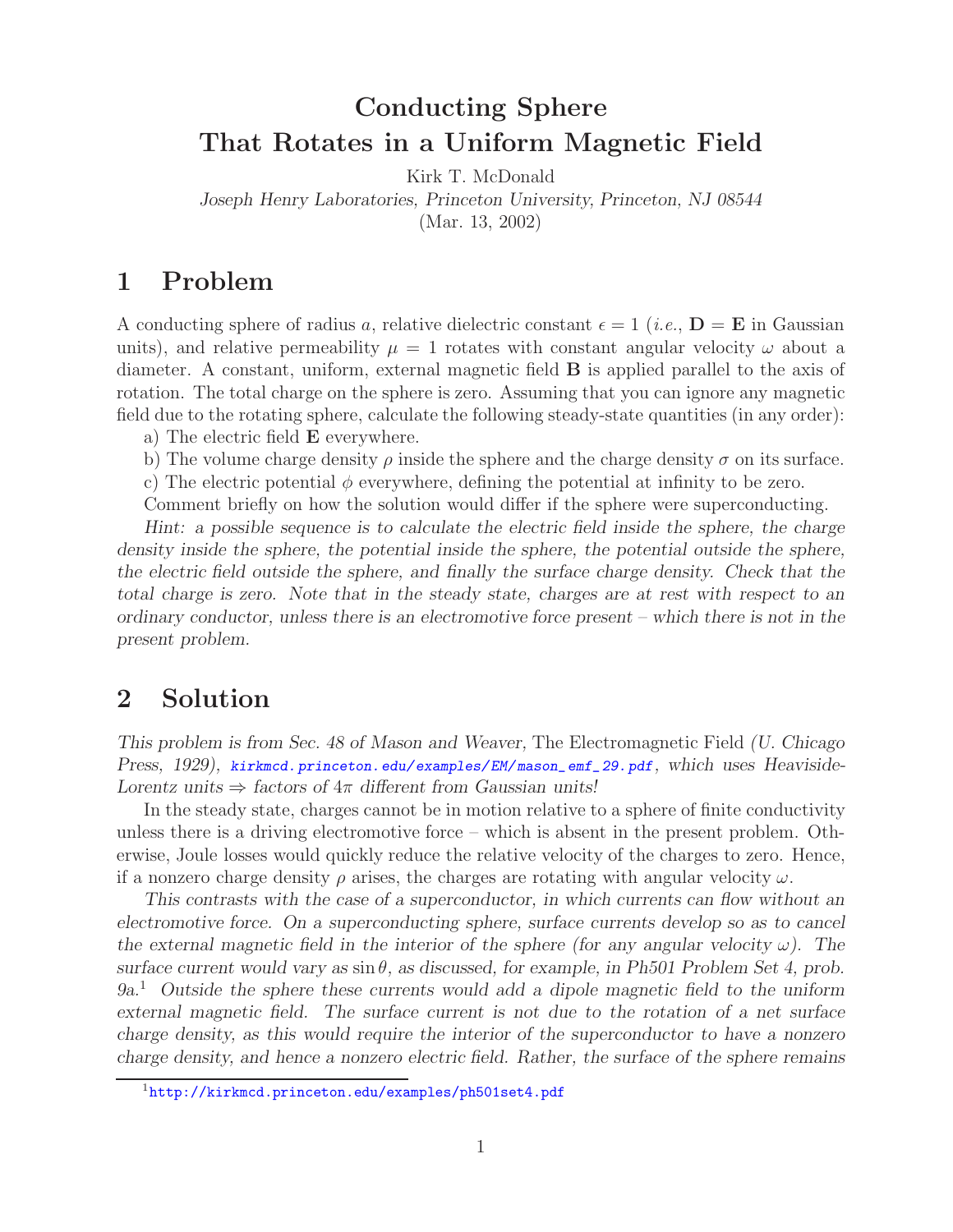*neutral, and the electric field is everywhere zero. The surface currents are thus unrelated to the angular velocity of the sphere, which can have any value without changing the magnetic fields. [For another variant, see prob. 7.45 of D.J. Griffiths,* Introduction to Electrodynamics*,* 3rd *ed. (Prentice Hall, 1999), http: // kirkmcd. princeton.edu/examples/EM/ griffiths\_em3.pdf*

Returning to the case of finite conductivity  $\sigma$ , the key argument is that there can be no net force on charges inside the sphere due to the macroscopic **E** and **B** fields there.

One way to argue is to consider, for any point inside the sphere, the a comoving inertial frame in which that point is instantaneously at rest. Then, at that point the current density  $J^*$  vanishes in the comoving frame, according to the first paragraph of this solution. The Lorentz transformation between the laboratory and comoving frames tells us that  $0 = \sigma \mathbf{E}^* =$  $\gamma \sigma (\mathbf{E} + \mathbf{v}/c \times \mathbf{B})$ , noting that **B** is transverse to **v**, and hence any needed electric field **E** will be also. Thus, the (lab-frame) electric field inside the sphere is related by,

$$
\mathbf{E} = -\frac{\mathbf{v}}{c} \times \mathbf{B}.\tag{1}
$$

*This leaves unresolved the question as to what force provides the centripetal acceleration* <sup>ω</sup><sup>2</sup>r<sup>⊥</sup> *of the electrons and ions at distance* <sup>r</sup><sup>⊥</sup> *from the axis of the sphere. Consider first the case of zero magnetic field. Whenever a conductor spins about an axis, internal forces must be generated to provide the centripetal force, or the conductor would fly apart. There must be microscopic forces that act on the conduction electron as well as on the positive ion lattice, or all the conduction electrons would accumulate the surface leaving the interior positively charged and hence unstable against breakup. Since conductors do not typically fall apart* when spun, we infer that microscopic internal forces, presumably due to electromagnetic *fields, will provide the centripetal force*  $-m\omega^2\mathbf{r}_\perp$  *for both electron and ions so that the bulk material remains neutral.*

The result that the electric field  $\mathbf{E}^*$  must vanish at the point that defines the comoving *inertial frame implies that the atoms of the sphere cannot have taken on a dipole deformation proportional to* **r**⊥*, as might have appealed to one's intuition. Otherwise, the sphere would have a bulk polarization*  $\mathbf{P}^*$  proportional to  $\mathbf{r}_\perp$ , a uniform bound charge density  $\rho_b^* = -\nabla^* \cdot \mathbf{P}^*$ (looking ahead to eq. (5)), and hence a nonzero electric field  $\mathbf{E}^{\star}$ .<sup>2</sup>

*In any case, an external magnetic field causes forces in addition to the microscopic forces that provide the centripetal force inside the rotating sphere. In the steady-state of a rotating conductor the interior charges must rotate as for a rigid body, so there must be no net additional force on these charges. Since the rotating free charges experience a* **v** × **B** *force, there must be some other force that cancels this. The free charge distribution rearranges itself until it generates an electric field that cancels the magnetic force. That is, the resulting volume charge distribution* ρ *obeys,*

$$
\mathbf{F}_{\text{macroscopic}} = 0 = \rho \left( \mathbf{E} + \frac{\mathbf{v}}{c} \times \mathbf{B} \right),\tag{2}
$$

*so far as the macroscopic fields* **E** *and* **B** *are concerned.*

<sup>2</sup>K.T. McDonald *Dielectric Cylinder That Rotates in a Uniform Magnetic Field* (Mar. 12, 2003), http://kirkmcd.princeton.edu/examples/rotatingcylinder.pdf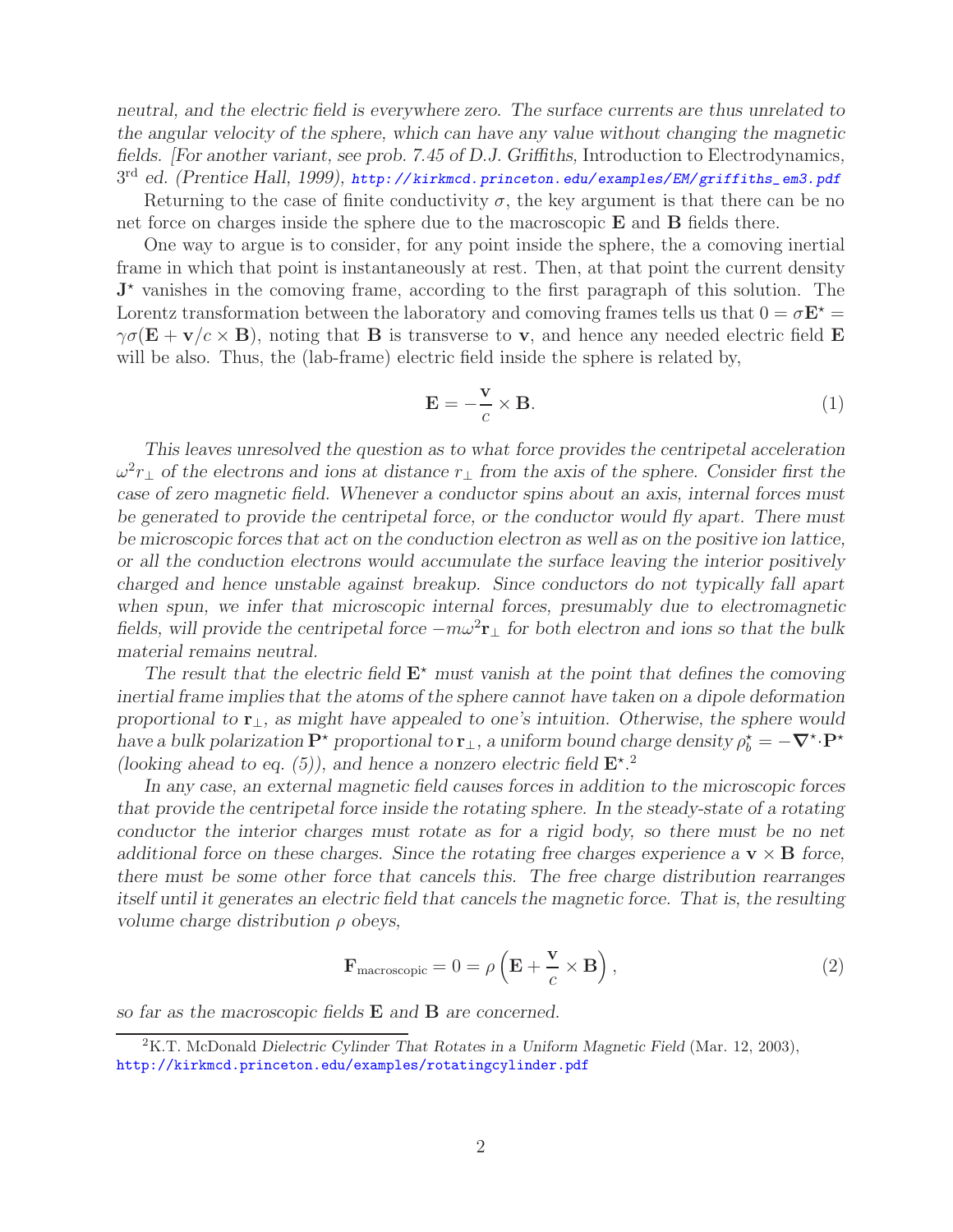By either argument, the electric field in the interior of the sphere is,

$$
\mathbf{E} = -\frac{\mathbf{v}}{c} \times \mathbf{B} = -\frac{\omega \hat{\mathbf{z}} \times \mathbf{r}}{c} \times B\hat{\mathbf{z}} = \frac{\omega B}{c} [(\mathbf{r} \cdot \hat{\mathbf{z}})\hat{\mathbf{z}} - \mathbf{r}] = -\frac{\omega Br}{c} (\hat{\mathbf{r}} \sin^2 \theta + \hat{\boldsymbol{\theta}} \sin \theta \cos \theta)
$$
  
= -\frac{\omega Br\_{\perp}}{c} \hat{\mathbf{r}}\_{\perp}, (3)

noting that,

$$
\hat{\mathbf{z}} = \hat{\mathbf{r}} \cos \theta - \hat{\boldsymbol{\theta}} \sin \theta
$$
, and  $\hat{\mathbf{r}}_{\perp} = \hat{\mathbf{r}} \sin \theta + \hat{\boldsymbol{\theta}} \cos \theta$ , and  $r_{\perp} = r \sin \theta$ . (4)

The charge distribution can now be obtained via the first Maxwell equation,

$$
\rho = \frac{\nabla \cdot \mathbf{E}}{4\pi} = -\frac{\omega B}{4\pi c} \left( \frac{1}{r^2} \frac{\partial r^3 \sin^2 \theta}{\partial r} + \frac{1}{r \sin \theta} \frac{\partial r \sin^2 \theta \cos \theta}{\partial \theta} \right) = -\frac{\omega B}{2\pi c}.
$$
(5)

The total charge in the interior of the sphere is,

$$
Q = \frac{4\pi a^3 \rho}{3} = -\frac{2\omega B a^3}{3c}.
$$
\n(6)

It is noteworthy that the charge distribution in the interior is uniform, but the electric field is not spherically symmetric. This can happen if the surface charge distribution (required since the sphere is neutral overall) is not spherically symmetric.<sup>3</sup>

The strategy for the remainder of the problem is as follows. Use  $\mathbf{E} = -\nabla\phi$  to deduce the form of the electric potential in the interior of the sphere. Next, extrapolate the potential to the exterior by matching at the boundary  $r = a$ . Then, we calculate the electric field outside the sphere, and finally we can calculate the surface charge distribution.

This problem is azimuthally symmetric, so the electric scalar potential  $\phi$  depends only on r and  $\theta$ ,

$$
\mathbf{E} = -\nabla \phi = -\hat{\mathbf{r}} \frac{\partial \phi}{\partial r} - \frac{\hat{\boldsymbol{\theta}}}{r} \frac{\partial \phi}{\partial \theta},\qquad(7)
$$

Hence, for  $r < a$  eq. (3) tells us that,

$$
\frac{\partial \phi}{\partial r} = \frac{\omega Br \sin^2 \theta}{c}, \quad \text{and so} \quad \phi(r < a) = \phi_0 + \frac{\omega Br^2 \sin^2 \theta}{2c}.
$$
\n<sup>(8)</sup>

As a check, eqs. (3) and (7) also tell us that,

$$
\frac{\partial \phi}{\partial \theta} = \frac{\omega Br^2 \sin \theta \cos \theta}{c}, \quad \text{and likewise} \quad \phi = \phi_0 + \frac{\omega Br^2 \sin^2 \theta}{2c}.
$$
 (9)

For  $r > a$ , the charge density vanishes so  $\nabla^2 \phi = 0$  there, and we can expand the potential in terms of Legendre functions as,

$$
\phi(r > a) = \sum \frac{A_n}{r^{n+1}} P_n(\cos \theta),\tag{10}
$$

<sup>3</sup>See also, K.T. McDonald, *Electric Field of a Uniform Charge Density* (July 27, 2009), http://kirkmcd.princeton.edu/examples/uniformcharge.pdf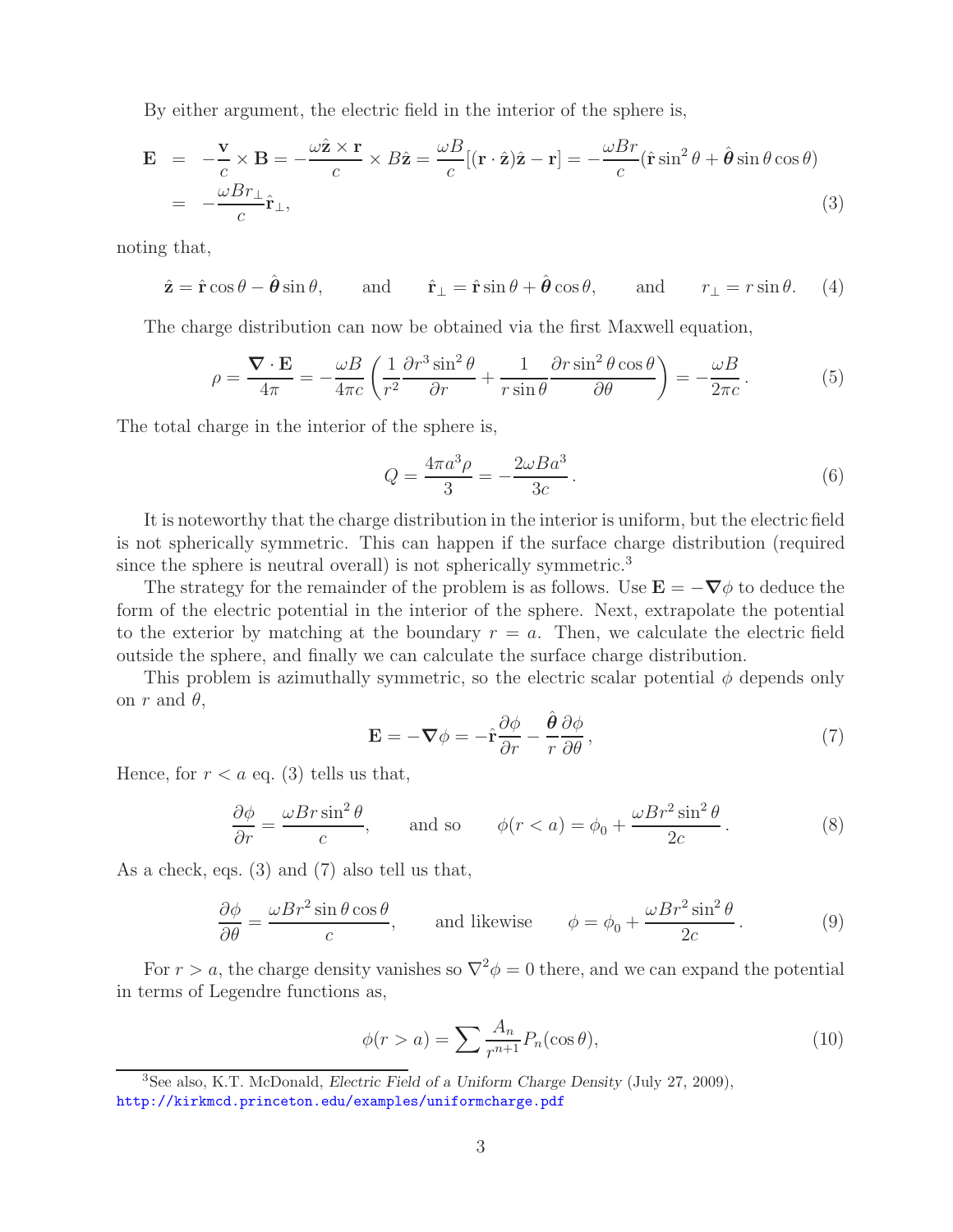choosing  $\phi(r = \infty) = 0$ . To match this to eq.(8) at  $r = a$ , we note that,

$$
P_0 = 1,
$$
  $P_2 = \frac{3\cos^2\theta - 1}{2} = \frac{2 - 3\sin^2\theta}{2},$  so  $\sin^2\theta = \frac{2}{3}(P_0 - P_2),$  (11)

and,

$$
\phi(r < a) = \left(\phi_0 + \frac{\omega Br^2}{3c}\right) P_0 - \frac{\omega Br^2}{3c} P_2. \tag{12}
$$

Matching eqs. (10) and (12) at  $r = a$ , we see that all the  $A_i$  vanish except  $A_0$  and  $A_2$ , which obey,

$$
A_0 = a\phi_0 + \frac{\omega Ba^3}{3c}, \quad \text{and} \quad A_2 = -\frac{\omega Ba^5}{3c}.
$$
 (13)

The potential is then,

$$
\phi(r < a) = \phi_0 + \frac{\omega Br^2}{3c} (1 - P_2),\tag{14}
$$

$$
\phi(r > a) = \phi_0 \frac{a}{r} + \frac{\omega B a^2}{3c} \left( \frac{a}{r} - \frac{a^3}{r^3} P_2 \right).
$$
 (15)

We can now calculate the electric field outside the sphere to be,

$$
E_r(r > a) = -\frac{\partial \phi}{\partial r} = \phi_0 \frac{a}{r^2} + \frac{\omega B a^2}{3c} \left( \frac{a}{r^2} - 3 \frac{a^3}{r^4} P_2 \right),
$$
 (16)

$$
E_{\theta}(r > a) = -\frac{1}{r}\frac{\partial \phi}{\partial \theta} = -\frac{\omega Ba^5 \sin \theta \cos \theta}{cr^4}.
$$
 (17)

For comparison, we rewrite the electric field (3) in the interior as,

$$
E_r(r < a) = -\frac{2\omega Br}{3c}(1 - P_2),\tag{18}
$$

$$
E_{\theta}(r < a) = -\frac{\omega Br \sin \theta \cos \theta}{c} \,. \tag{19}
$$

The tangential electric field  $E_{\theta}$  must be continuous at the boundary  $r = a$ , which is satisfied by eqs.  $(17)$  and  $(19)$ .

The surface charge density  $\sigma$  can now be found via a Gaussian pillbox surrounding a segment of the surface  $r = a$ ,

$$
\sigma = \frac{E_r(r = a^+) - E_r(r = a^-)}{4\pi} = \frac{\phi_0}{4\pi a} + \frac{\omega Ba}{12\pi c} (3 - 5P_2),\tag{20}
$$

The total charge on the surface of the sphere is,

$$
Q = 4\pi a^2 \left(\frac{\phi_0}{4\pi a} + \frac{\omega Ba}{4\pi c}\right) = \phi_0 a + \frac{\omega Ba^3}{c},\qquad(21)
$$

which must be the negative of the total charge  $(6)$  inside the sphere, since the total charge is zero. Hence, at great length we determine the constant  $\phi_0$  to be,

$$
\phi_0 = -\frac{\omega Ba^2}{3c} \,. \tag{22}
$$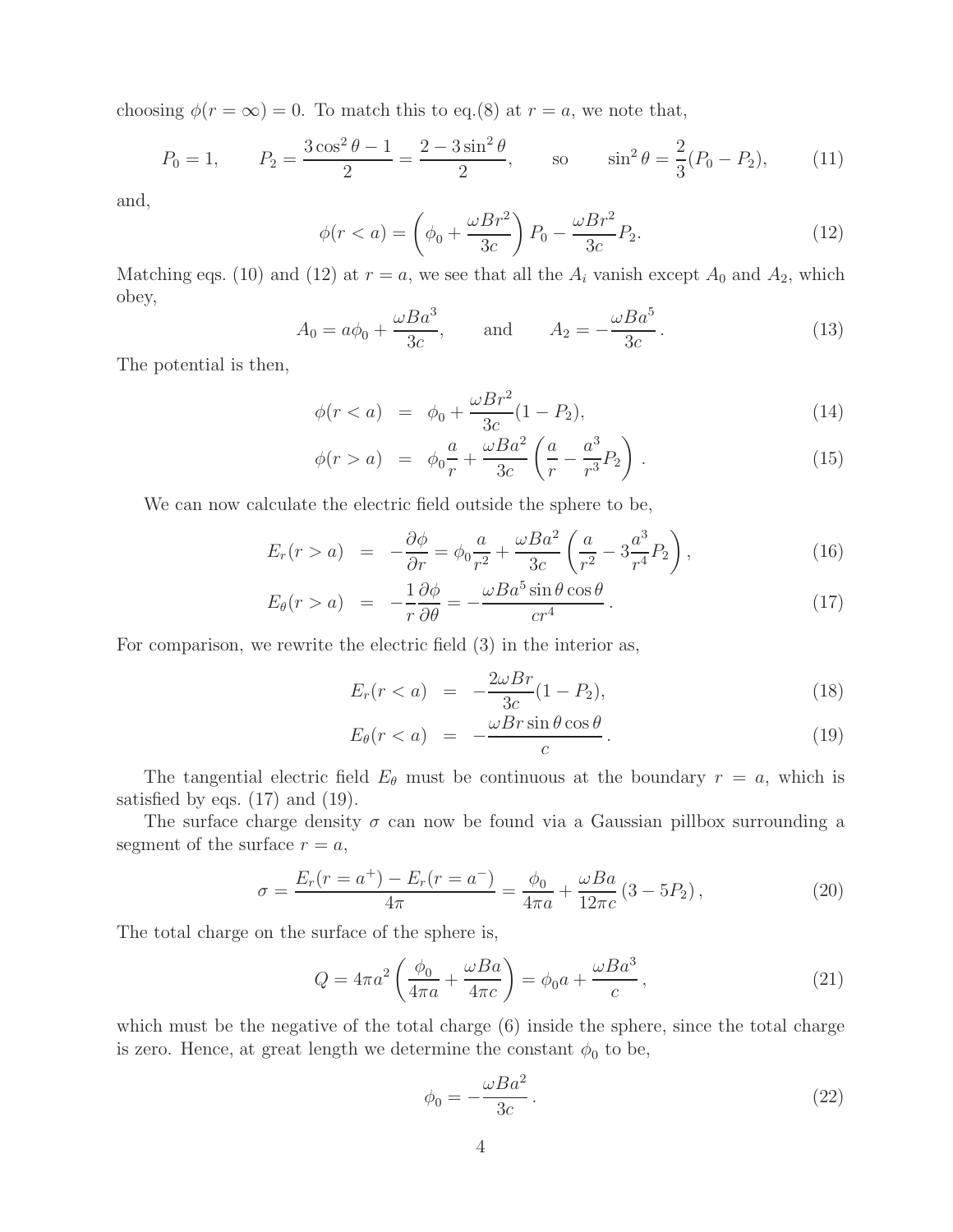We can now go back and tidy up the quantities that contain  $\phi_0$ ,

$$
\phi(r < a) = \frac{\omega B}{3c}(r^2 - a^2 - r^2 P_2),\tag{23}
$$

$$
\phi(r > a) = -\frac{\omega Ba^5 P_2}{3cr^3},\tag{24}
$$

$$
E_r(r > a) = -\frac{\omega Ba^5 P_2}{cr^4}, \qquad (25)
$$

$$
\sigma = \frac{\omega Ba}{12\pi c} (2 - 5P_2). \tag{26}
$$

How big is the charge density  $\sigma$ , in terms of electrons/cm<sup>2</sup>? Suppose, for example, that  $\omega = 1$  rad/s,  $B = 1$  tesla = 10<sup>4</sup> gauss, and  $a = 1$  cm. Then,  $\sigma \approx 10^4/10^{12} = 10^{-8}$  esu/cm<sup>2</sup>. Since the charge of the electron is  $e \approx 5 \times 10^{-10}$  esu, the surface charge density would be about 20 electrons/cm<sup>2</sup>.

Returning to the issue of the centripetal force, we consider its magnitude compared to that of the  $\mathbf{v} \times \mathbf{B}$  force,

$$
\frac{m_e \omega^2 r}{evB/c} \approx \frac{m_e c}{e} \frac{\omega}{B} \approx \frac{10^{-27} \cdot 10^{10}}{10^{-10}} \frac{\omega}{B} \approx 10^{-7} \frac{\omega}{B}.
$$
\n
$$
(27)
$$

For the example of  $\omega = 1$  rad/s and  $B = 10^4$  gauss, the ratio is negligible. Even in the Earth's magnetic field,  $\approx 1$  gauss, the ratio would not be appreciable until  $\omega \approx 10^7$  rad/s! Hence, the issue of the microscopic origin of the centripetal force in a spinning conductor is more of pedagogic than practical interest.

**Note.** This example is abstracted from the larger topic of **unipolar (or homopolar) induction** (Faraday, 1831).<sup>4</sup> From eq.  $(1)$ , and also eq.  $(18)$ , we see that the radial electric field in the equatorial plane inside the conducting sphere is

$$
E_r(r < a, \theta = \pi/2) = -\frac{\omega r}{c}.\tag{28}
$$

Hence, there is a voltage difference  $\Delta V = \omega Ba^2/2$  between the axis and the equator of the sphere. If a load resistor R is connected via wires with **sliding** contacts at the pole and the equator of the sphere, a current  $I = \Delta V/R$  will flow, and power can be extracted from the system. In this case, there is a torque exerted on the radial current by the magnetic field,

$$
N = \int_0^a r F_\theta \, dr = \frac{IB}{c} \int_0^a r \, dr = \frac{IBa^2}{2c},\tag{29}
$$

and an external source must provide input power,

$$
P = N\omega = \frac{\omega I Ba^2}{2c} = I\Delta V,\tag{30}
$$

<sup>4</sup>M. Faraday, *Experimental Researches in Electricity*, Phil. Trans. Roy. Soc. London **122**, 125 (1832), sec. 4, http://kirkmcd.princeton.edu/examples/EM/faraday\_ptrsl\_122\_125\_32.pdf

See also, A.I. Miller, *Unipolar Induction: a Case Study of the Interaction between Science and Technology*, Ann. Sci. **38**, 155 (1981), http://kirkmcd.princeton.edu/examples/EM/miller\_as\_38\_155\_81.pdf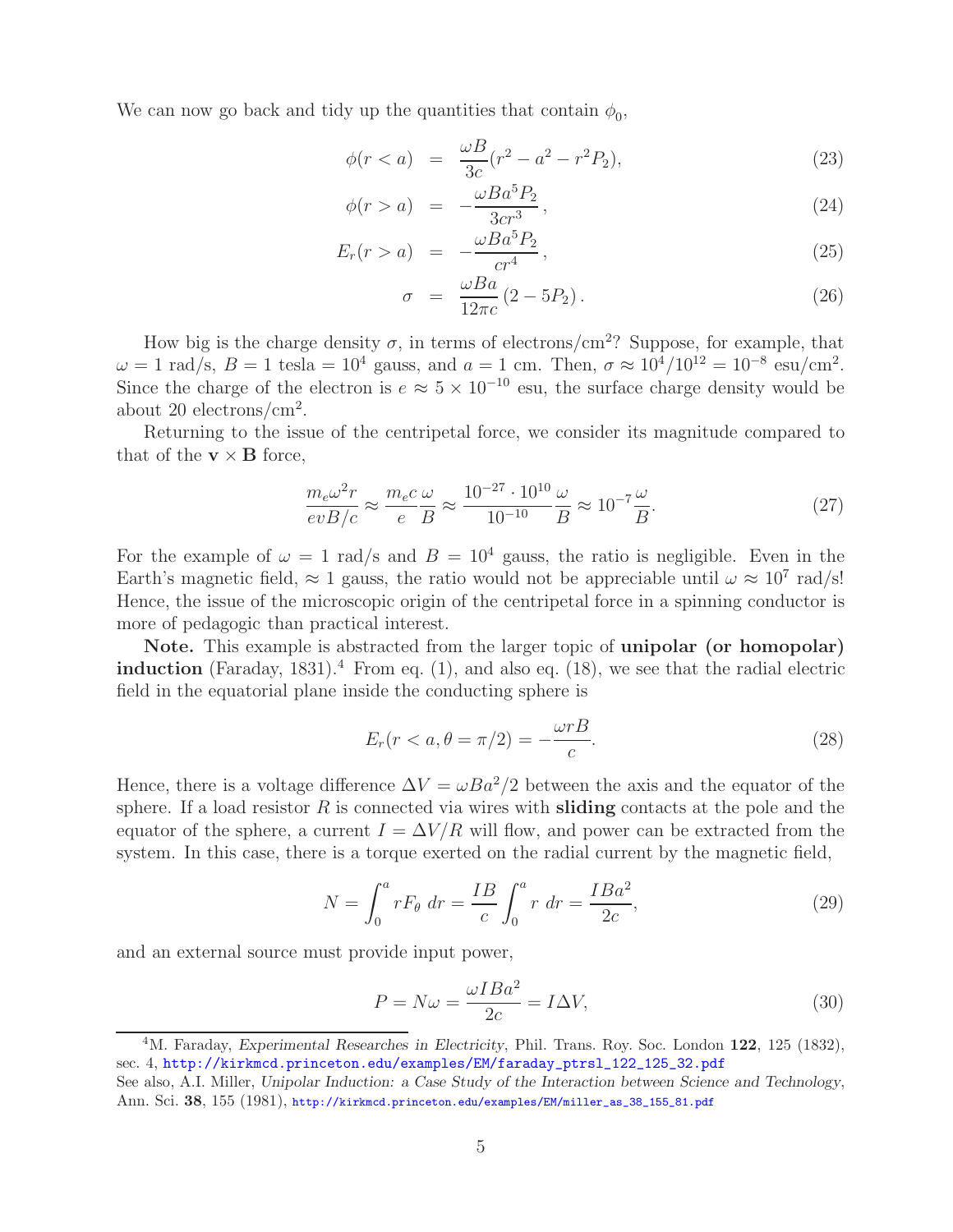which exactly equals the power dissipated in the load resistor.

This is very reassuring, except we recall the basic consequence of the Lorentz force law, that **magnetic fields do no work**. <sup>5</sup> On reflection, we realize that the torque described by eq. (29) is on the conduction electrons, and not on the lattice of positive ions, which is what the outside source makes mechanical contact with. But, because the currents must flow essentially radially, the lattice must set up azimuthal electric fields to counteract the azimuthal magnetic force. These electric fields are what do the work.

**Note 2.** Contemporary interest in this problem is because of its possible relevance to the difficult question of the magnetism of planets and stars. Two web pages on this intriguing topic are, http://www-istp.gsfc.nasa.gov/earthmag/dmglist.htm

## http://www.psc.edu/science/glatzmaier.html

The planetary dynamo problem is an aspect of magnetohydrodynamics. See chap. 18 of, http://www.pma.caltech.edu/Courses/ph136/ph136.html

for an up-to-date introduction to this field.

**Note 3.** The solution presented here is based on the conventional wisdom that no charge separation occurs in a spinning object that is in zero external electric and magnetic fields.<sup>6</sup> The difficulty in explaining planetary magnetism has led to the conjecture, particularly by P.M. Blackett in 1947,<sup>7</sup> that spinning neutral objects can generate magnetic fields without the presence of internal convective flow. This idea is generally believed to be incorrect, but still has its enthusiasts (somewhat on the fringes of science).<sup>8</sup>

**Note 4.** In a paramagnetic medium there is a small effect whereby rotation induces a small magnetic field even in the absence of external electric and magnetic fields, as noted by Barnett.<sup>9</sup> Paramagnetic materials contain permanent moments whose average alignment is zero in the absence of an external magnetic field. If a paramagnetic material is placed in a rotating frame, the Coriolis effect on the molecular currents induces a precession of the magnetic moments that has the same sense no matter what the orientation of the magnetic moment. This results in a net effective current in the same sense as the angular velocity of the body, and hence a net magnetic field. There is an even smaller effect of the same sign due to the centrifugal force.

Since iron is paramagnetic, this might have some relation to the Earth's magnetic field, but Barnett calculated that it would imply a field of about 10−<sup>10</sup> gauss. Nonetheless, Barnett was able to detect the effect in spinning iron rods, finding a value close to  $1/2$  that predicted by classical theory. Since this work was done the same year as the Einstein-de Haas experi-

http://kirkmcd.princeton.edu/examples/disk.pdf

http://kirkmcd.princeton.edu/examples/chargedsphere.pdf

<sup>5</sup>The mantra that "magnetic fields do no work" has limited applicability. See, for example, K.T. Mc-Donald, *Magnetic Forces Can Do Work* (April 10, 201),

For a subtler example of a motor that involves a conductor rotating in a magnetic field, see K.T. McDonald, *Ball-Bearing Motor* (May 17, 2011), http://kirkmcd.princeton.edu/examples/motor.pdf

<sup>&</sup>lt;sup>6</sup>A neutral, conducting spinning body of radius R does develop a tiny charge separation at order  $\omega^2 R^2/c^2$ . See, for example, K.T. McDonald, *Charged, Conducting, Rotating Sphere* (July 22, 2009),

<sup>7</sup>P.M. Blackett, *The Magnetic Field of Massive Rotating Bodies*, Nature **159**, 658 (1947), http://kirkmcd.princeton.edu/examples/EM/blackett\_nature\_159\_658\_47.pdf

<sup>8</sup>See, for example, http://mesonpi.cat.cbpf.br/e2006/graduacao/pdf\_g2/sirag-vigier3.pdf

<sup>9</sup>S.J. Barnett, *Magnetization by Rotation*, Phys. Rev. **6**, 239 (1915),

http://kirkmcd.princeton.edu/examples/EM/barnett\_pr\_6\_239\_15.pdf